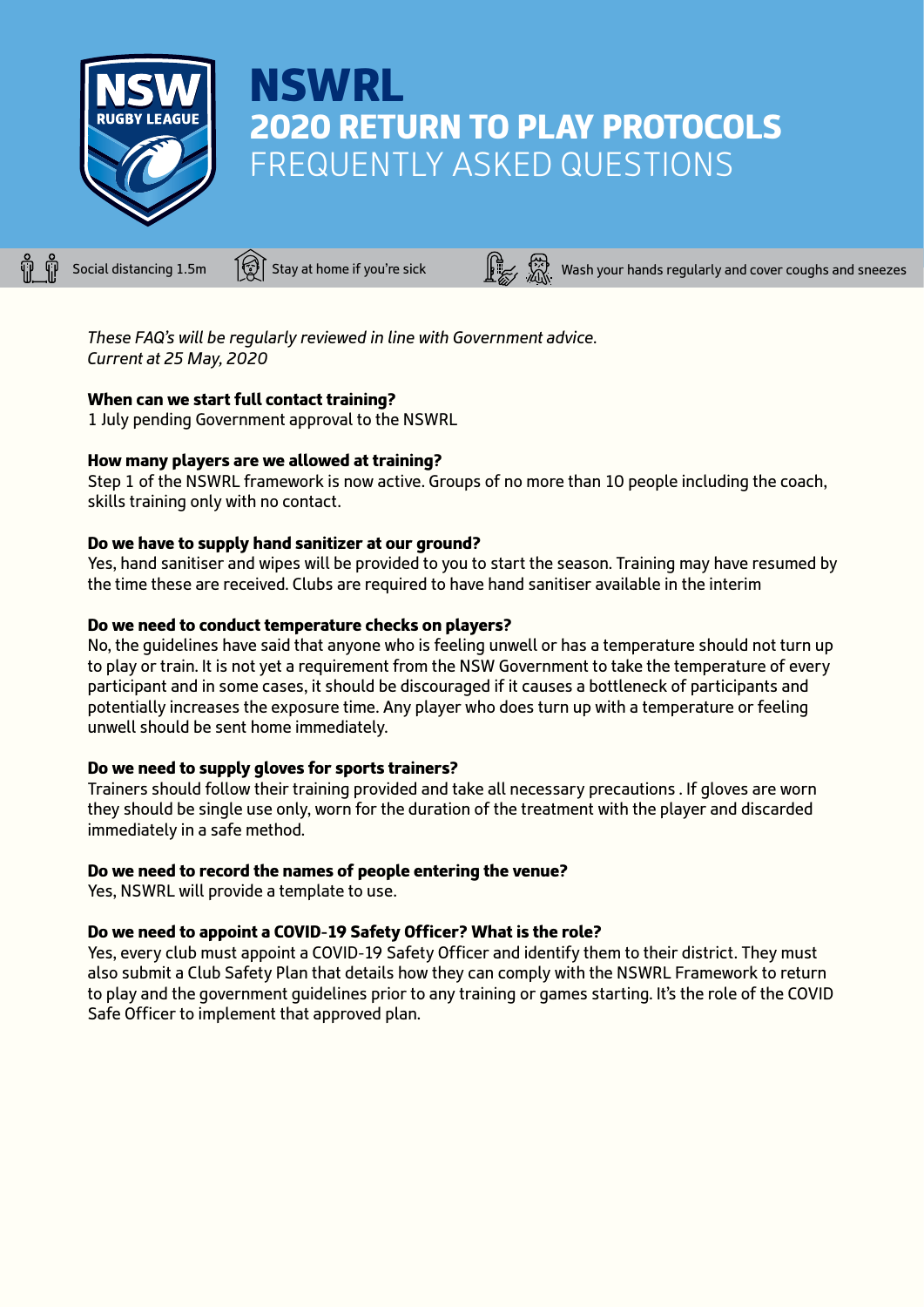

# **NSWRL** 2020 RETURN TO PLAY PROTOCOLS FREQUENTLY ASKED QUESTIONS

Social distancing 1.5m  $\bigcirc$  Stay at home if you're sick  $\bigcirc$   $\bigcirc$   $\bigcirc$  Wash your hands regularly and cover coughs and sneezes

# GAME DAY

## How long can we spend in the changerooms?

It is recommended that in community sport, teams do not use change rooms for either training or playing activity. Players should turn up dressed, train/play and then leave as soon as possible afterwards. Any facilities that are used on game day or training nights should be thoroughly cleaned afterwards, following the cleaning guidelines provided in the framework.

For Major Competitions, changing rooms should be used for pre and post-match showers and for any HIA assessment required throughout the game. It is not recommended that teams use the changing rooms at half time.

## How many people can be in the changeroom at one time?

Only essential personnel should be in the changing rooms at any time. That should be limited to players, Head Coach and trainer where possible.

# Are we required to clean the changes rooms after each game?

Yes, to ensure the change rooms are clean for the next participants.

## Can we use the changeroom for HIA assessment?

Yes, with the essential personnel only.

## Can we open the canteen on game day?

Yes, if social distancing be maintained while queuing, appropriate cash handling and food and beverage handling procedures in place. Implement lower risk menu options ie those that can be served quickly and require less direct food handling or customer contact. Implement hygiene measures including hand sanitiser at point of sale.

## How strict do we need to be on the social distancing measures?

Very. The COVID-19 Safety Officer and Ground Manager is responsible for the implementation of the guidelines and ensuring social distancing is maintained. However, all members of the Rugby League community are responsible for practising social distancing.

## Do we shake hands after the game has concluded?

No, any contact post game should be discouraged. All RESPECT protocols regarding shaking hands have been suspended for the 2020 season.

# What cleaning procedures need to be in place for COVID-19 Safety Officer? Eg. Wiping tables and